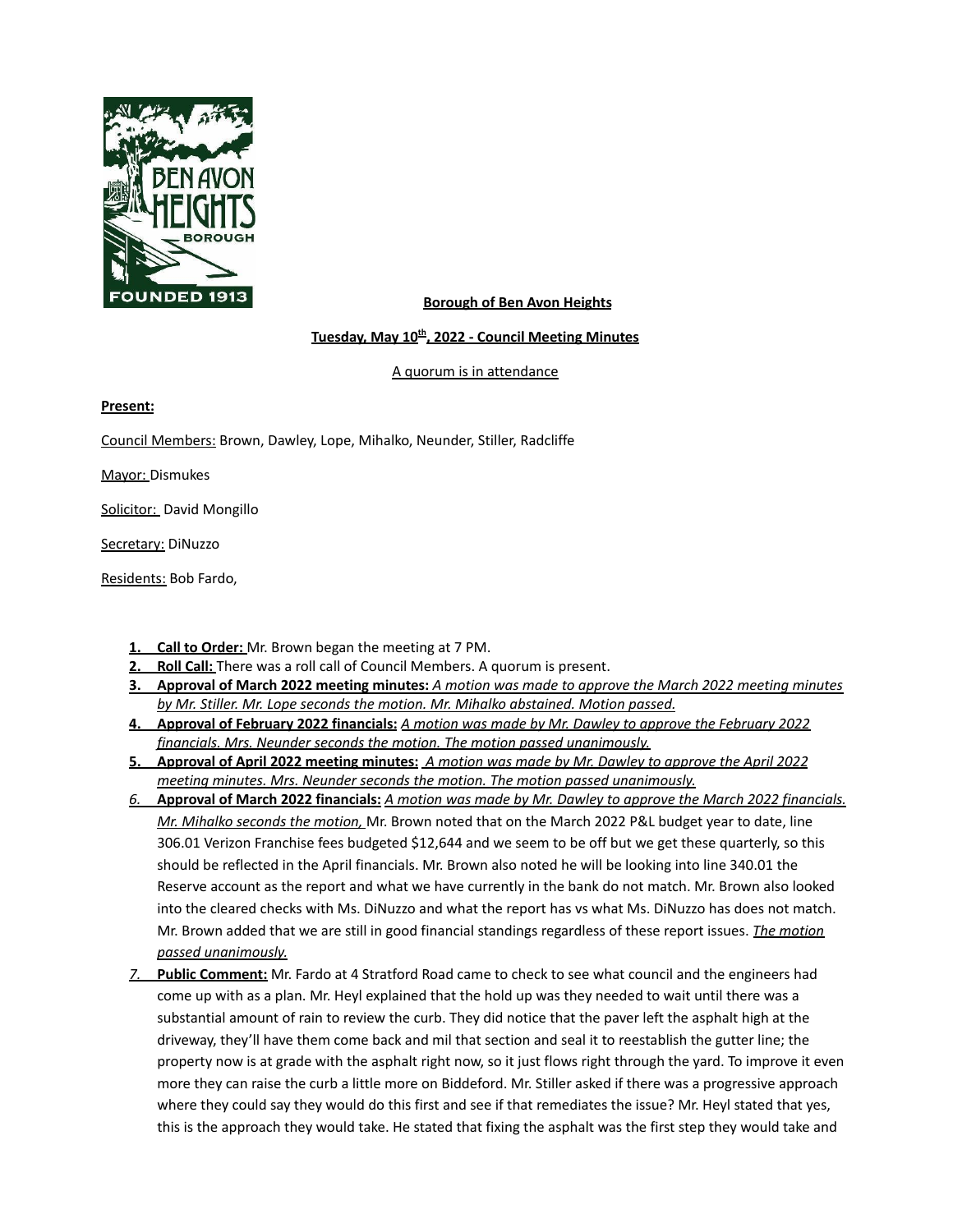the contractor would pay for that. Mrs. Neunder asked if this would be fixed on both sides of Biddeford. Mr. Heyl responded that if it's an issue on the other side, they would look into fixing it.

Mr. Fardo stated he would be willing to put a catch basin in on his driveway if the Borough would then have the piping tie into the storm water down Biddeford. Mr. Fardo wanted to confirm that the engineer did not want to raise the road currently. They confirmed that they would make it lower. Mr. Stiller asked if Mr. Fardo has a down spout that goes close or near Stratford. Mr. Fardo stated that it goes out to Stratford, one goes out to the storm drain in Stratford. Mr. Dawley didn't understand how the downspout fixes the issue. Mr. Fardo stated he didn't want to do anything with the downspout, he wants to put a catch basin in along his driveway, that would currently catch the water that's coming down Biddeford that then flows over his driveway and down through his yard. It would then take the water down to the storm drain on Biddeford if the catch basin was put in. Mr. Mihalko asked if it would flow into our storm sewers. Mr. Heyl stated that he understands exactly what he wants to do; the hoods that they installed, he wants to set one about 10 feet down from his driveway, he's going to put a little yard drain in his driveway about 3 feet long and pipe it right to that. So, it will go down the road, pop into his inlet and pop back out at the hood and follow the curb down to the inlet. Mr. Fardo is concerned about this because we haven't had a heavy rain like we did last year, and he believes that if we had had one of those the water would have gone into his basement.

Mr. Brown stated that since this is a new option of us, Mr. Heyl can you evaluate the option that he has because that sounds very reasonable, and why don't you come back to us so we can talk about it and make a decision at the next meeting. Mr. Heyl responded, absolutely, in the meantime we are going to do what is required by the specs.

- **Fire Report:** For the month of April, there was one call, a false fire alarm.
- **9. Police Report:** *Police report provided below.* Mr. Stiller updated Council on the Wilson Safety Project. He is working with Avalon to come up and paint the stop bar, they did tell him late Spring. They did update the signs.
- 10. Motion to ratify adopted items from April Council meeting: A motion was made to ratify the adopted items *from the April Council meeting by Mr. Stiller. Mr. Radcliffe seconds the motion. The motion passed.*
- 11. Engineers report: See below for LSSE report. A motion was made to accept Due Diliaence results of Phase II *COA and to submit to ACHD by Mr. Radcliffe. Mr. Dawley seconds. The motion passed unanimously.*
- **12. Approve Agenda Items:** *A motion was made by Mrs. Neunder to approve the following items: Resolution 2022-02, Resolution 2022-03, Ordinance 279, Donation for the July 4 th fireworks for \$250.00. Mr. Stiller seconds the motion. Motion passed unanimously.*

#### **13. Green Spaces**:

- a. **Grant update**: Mrs. Neunder stated she applied for the one for ACORD and council will look into the other grant from the DCR.
- b. **Walt's Landscaping, A&N Lawn Services contact:** Mr. Radcliffe noted that A&N lawn was the lower bidder for the park services and fall leaf pick-up. Mrs. Neunder just received the park and lawn services contract, which they did start about a month ago with this service. Mrs. Neunder added that A&N has agreed to mow the lawn, trim the shrubs and low anything off the hard surfaces within the contract, and a separate piece for the leaf pick up. Currently the hold up is in the past we have had 8 pick ups in the fall but the proposal from A&N has 7 pick ups on it. Mr. Radcliffe suggested to keep 8 pick ups since this company is new and its different equipment. He added it's still cheaper than Walts. Mr. Dismukes questioned how much lower of a bidder A&N was. Mr. Radcliffe noted that it was about \$3350 total. Mr. Stiller asked if there was a termination for cause in the contract, which it does. *Mr. Dawley made a motion to approve the A&N Lawn services contract. Mr. Radcliffe seconds the motion. Mr. Mihalko opposed. Motion passes.* Leaf pick up contract will be tabled until next meeting.
- c. **Online tennis court sign-up:** Mr. Stiller set up an online tennis court sign up that all council reviewed earlier this year and he didn't hear any negative feedback. A link will be added to our website and a QR code will be put where the current binder sign up is.
- d. **Park usage and access:** Mr. Brown noted there seems to be a little confusion on who is allowed to use our park. There is currently a sign on the tennis court that says this is for Ben Avon Heights residents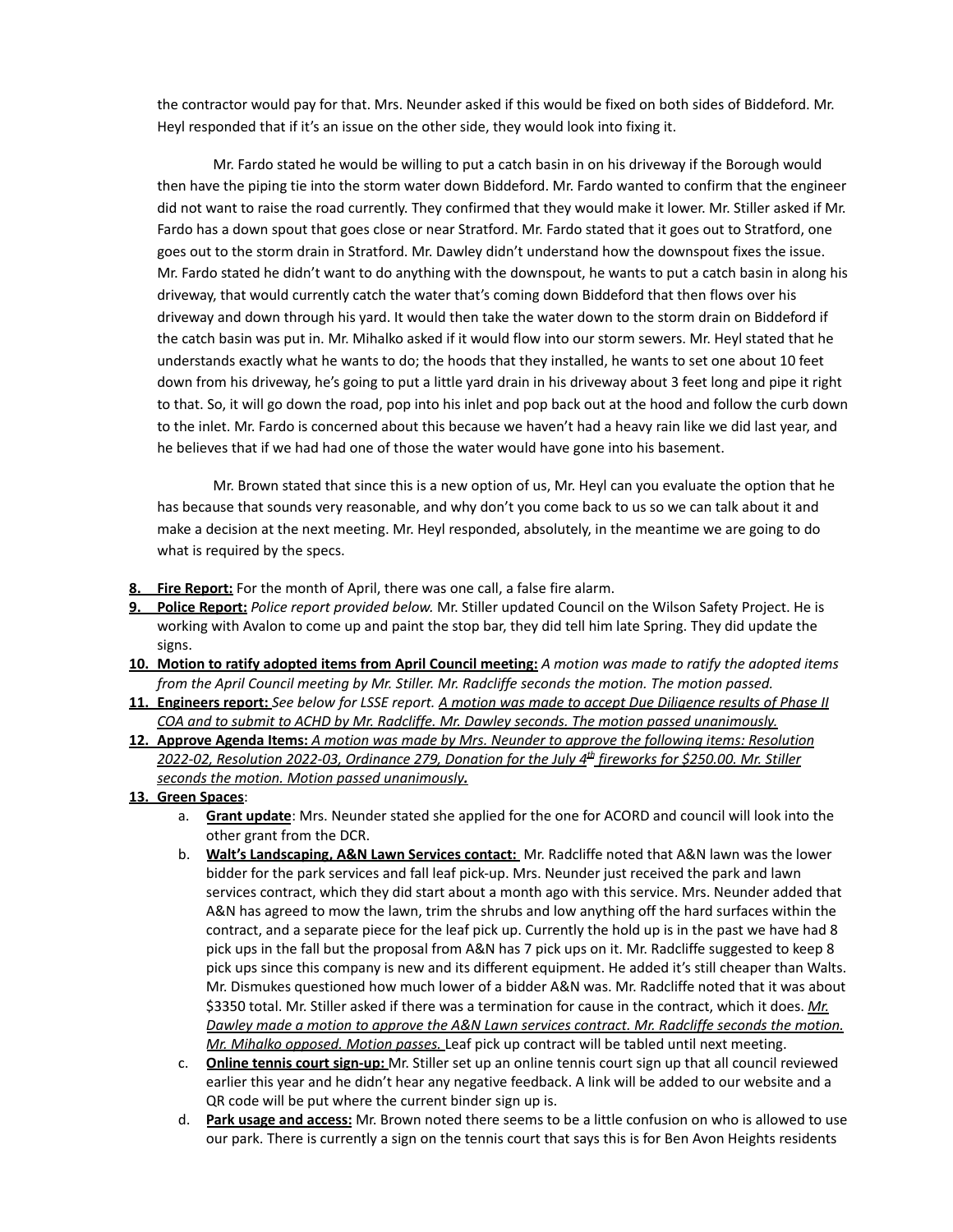and their guests and there's a lock on that, so that's pretty straight forward. However, the park itself is pretty open. Mr. Mongillo noted that if there were any DCR grants accepted, the park would have to be open to the public. You could put in a permit system so if you wanted to use the park for the baseball field etc, you could do that. However, that's hard when you have a ball field and facilities that you've been able to kind of use whenever and it's open, and then you can run into potential constitutional issues, discrimination issues, etc. Mr. Mongillo stated they can look into ordinances from other municipalities on what kind of restrictions the Borough can put in place. Mr. Brown noted that this issue reemerged as there were a group of teenagers that did not have a resident with them. They were playing baseball in the park and a resident asked them to leave.

**14. Executive session:** There was no Executive session.

**15. Adjournment:** Meeting ended at 8:16pm

Jessica DiNuzzo, Secretary

May 09, 2022

# **Calls for Service - by UCR Code**



Incidents Reported Between 04/01/2022 and 04/30/2022

**BEN AVON HTS** 

|             |                                     | Primary | Secondary UCR Count |        |        |
|-------------|-------------------------------------|---------|---------------------|--------|--------|
| Code        | Description                         | Count   | Code 2              | Code 3 | Code 4 |
| 0501        | <b>ALARM - RESIDENCE</b>            |         |                     |        |        |
| 2626        | <b>FALSE FIRE ALARM</b>             |         |                     |        |        |
| 3855        | ROAD DEPARTMENT CALL OUT            |         |                     |        |        |
| 3870        | MEDICAL EMERGENCY/ ASSIST AMBULANCE | 2       |                     |        |        |
| 6310        | <b>TRAFFIC POST</b>                 |         |                     |        |        |
| 7092        | ROUTINE PATROL COMPLETED            | 71      |                     |        |        |
| <b>CITW</b> | <b>WARNING</b>                      | 3       |                     |        |        |
|             | <b>Total Calls</b>                  | 80      |                     |        |        |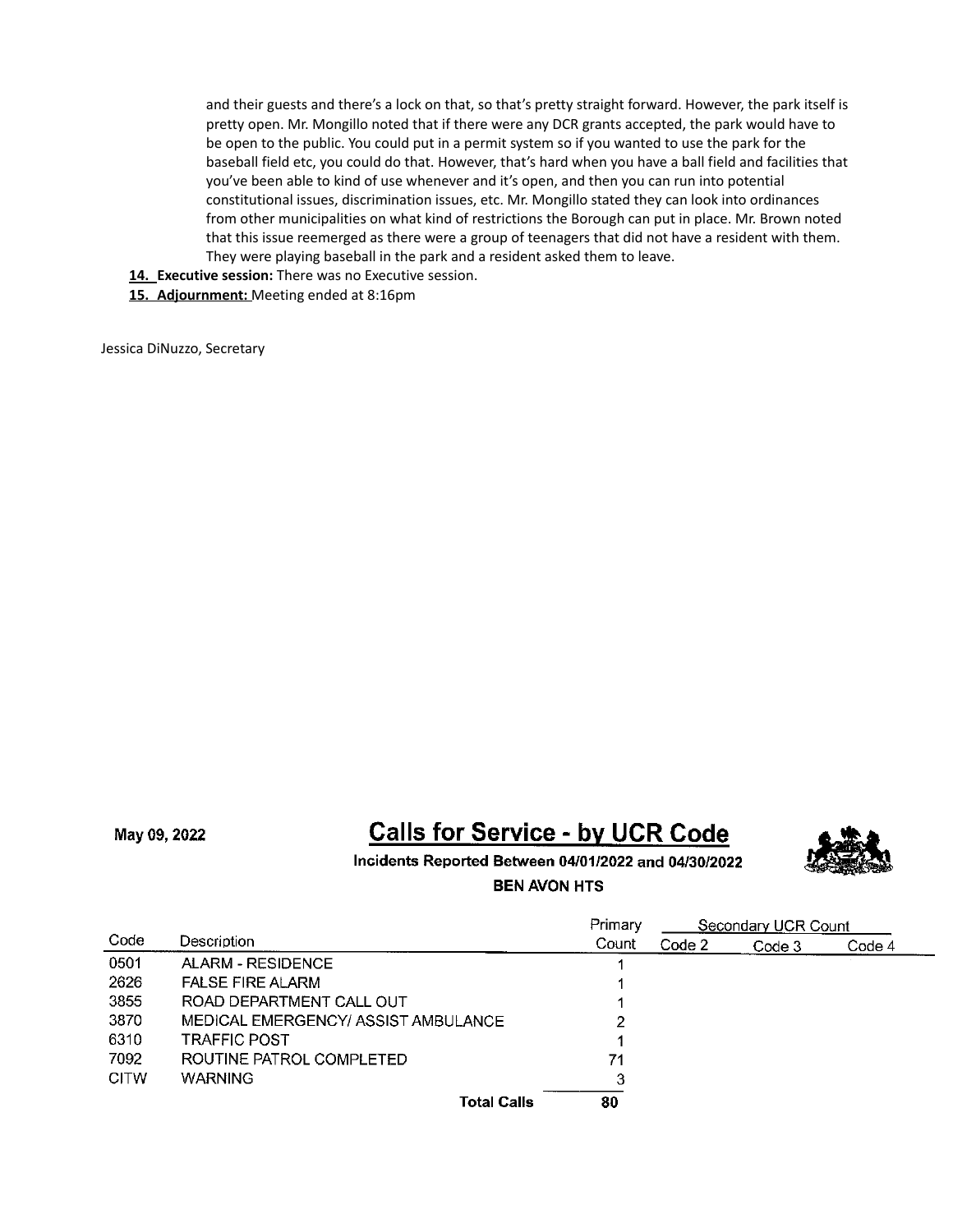

(412) 264-4400 • (412) 264-1200 Fax

*MEMO*

|          | TO: Ben Avon Heights                                     |                       | DATE: May 4, 2022 |
|----------|----------------------------------------------------------|-----------------------|-------------------|
|          | Borough                                                  | S. O. No.: $0.452-01$ |                   |
|          | FROM: Kevin A. Brett, P.E.<br>John R. Heyl, P.E., CPESC  | $cc$ :                |                   |
| SUBJECT: | <b>May 10, 2022 Meeting</b><br><b>Engineering Report</b> |                       |                   |

Following is a summary of the engineering services provided since the last Engineering Report:

# **1. Phase II Consent Order and Agreement (COA):**

*The Phase II COA was released by ACHD on September 1, 2021. A meeting was held with Borough Representatives on September 29, 2021 to review the order. ACHD is requesting that signed COAs be forwarded back to ACHD by October 31, 2021. LSSE reviewing the Exhibit 'B' information as part of the 6-month baseline due diligence period. A report documenting the findings of this review will be drafted for submittal to ACHD in April / May 2022*. **This analysis is nearly complete. The BDD report has been drafted including initial Exhibit B review, population of the BDD template provided by 3RWW, O&M updates, Lateral Ordinance review, and flow regime translation of contemporary data.**

*Borough Council approved the update to the Operations and Maintenance Plan at the May 2020 meeting. Work was awarded to Robinson Pipe Cleaning Company in the amount of*

*\$39,072.50 as noted in letter dated August 13, 2020. . A repair scope for Years 1 and 2 of the O&M Program has been submitted to the Borough for review. LSSE to assist Borough with the preparation of Bid Documents for the repair scope identified by the Borough. LSSE transmitted an updated Sanitary Sewer O&M Budget on January 17, 2022.* **LSSE to provide the Borough with a SOA for the preparation of Bidding Documents upon request by the Borough.**

### **2. ALCOSAN Regionalization:**

*Ben Avon Borough sent a March 19, 2020 letter in regards to the potential repairs and maintenance required to transfer ownership over to ALCOSAN for a portion of the multi-*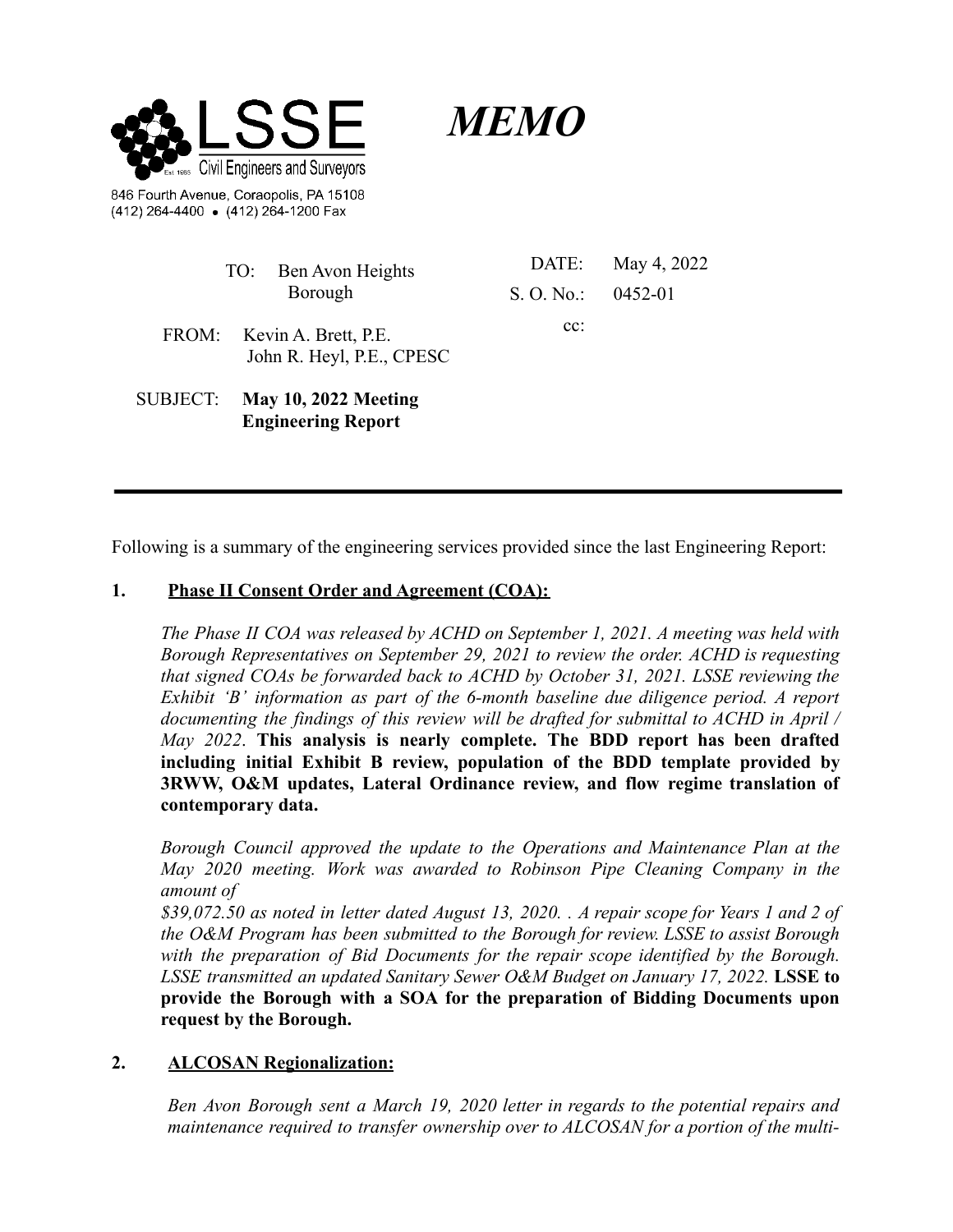*municipal sanitary sewer line tributary to ALCOSAN POC O-18. The letter mentions splitting up the cost of repairs and maintenance based on tributary EDUs from each upstream community. LSSE has prepared a summary of available information. To evaluate this methodology fully, the following information is required for review:*